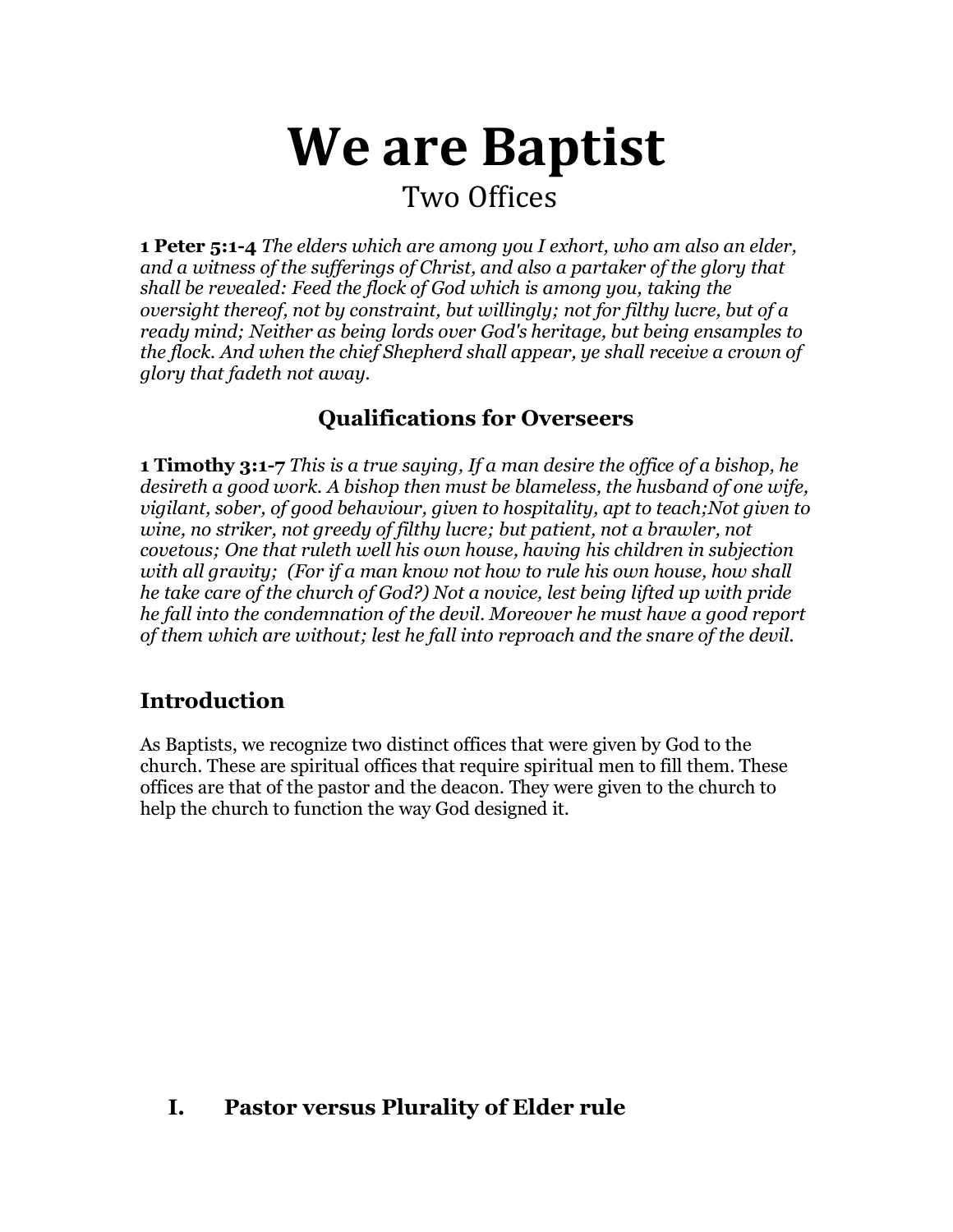At the end of this lesson is an article that was written by Matthew Morales for my Apologetics class. I encourage you to read it as he did a great job explaining the different church governments. I will provide a brief explanation here.

A. The word "pastor" is **synonymous** with the words "bishop" and "elder" used in the New Testament.

**I Peter 5:1** *The elders which are among you I exhort, who am also an elder, and a witness of the sufferings of Christ, and also a partaker of the glory that shall be revealed:*

**1 Timothy 3:1** *This is a true saying, If a man desire the office of a bishop, he desireth a good work.*

B. Three church governments:

#### 1. **Episcopal** – Catholic

*The Episcopalian model, or the Catholic model, is ruled by an archbishop or bishop from outside of the local church. In this model, the priesthood that makes decisions for the church does not exist within the context of the local church. The Episcopalian structure is based off a hierarchy of priests with varying authority over jurisdictions of churches. Since the Catholic church has an Episcopalian structure, one could clearly see the parallels of papal authority with Episcopalian leadership.* (Matthew Morales)

#### 2. **Presbytery** – Protestant

*The Presbyterian model utilizes a leadership of multiple elders. A group or board of elders share equal governing power that make the decisions for the local church. Not only are Presbyterian churches run by a local group of elders, but they are also managed through regional presbyteries and the general session from outside the local church. In this system, the "general assembly" is a group of elders that are in charge of a large region or nation. Within the general assembly, there are several presbyteries (more groups of elders) who rule over churches in smaller regions. Then in the context of each local church, the board of elders who "rule" that church are comprised of elders sharing equal governing authority, including the preaching or head pastor. Interestingly, this model was a reaction to the Catholic Model during the Reformation. Therefore, this model did not originate from*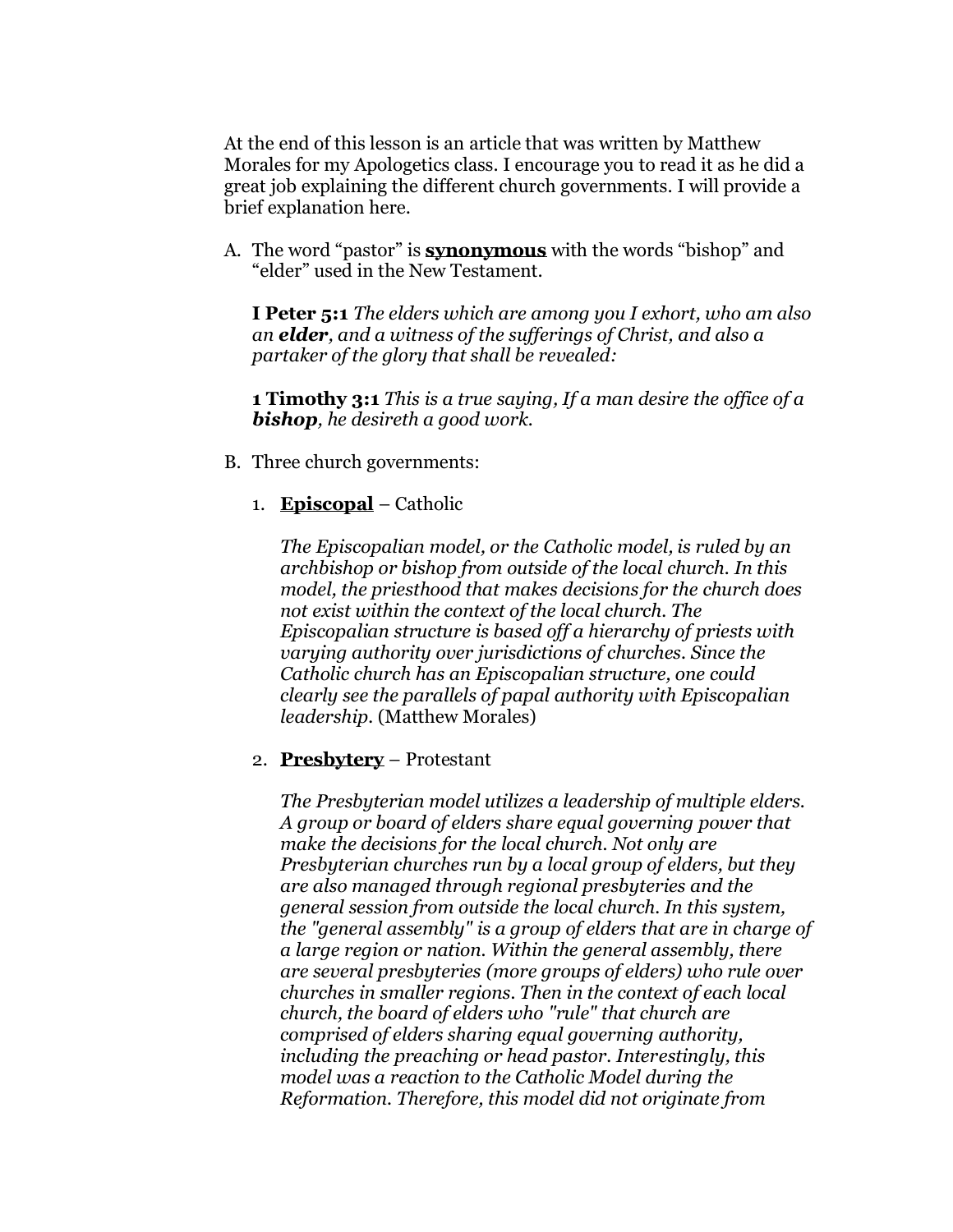*biblical authority but rather as a rebuttal to a different system.* (Matthew Morales)

#### 3. **Congregational** – Baptist

*The Congregational model of church government insists on each local church being free from outsider ruling. In the congregational model, all governing authority rests with the local congregation, and although not always the case, a single pastor is considered the leader of the congregation. Historically, Baptists have always been proponents of the Congregational model, and Baptists have typically followed a single elder or pastor leadership structure. Biblically, the Congregational model is demonstrated clearly throughout the New Testament accounts.* (Matthew Morales)

- a. The church chooses the pastor.
- b. The church also has the power to remove the pastor under the guidelines set forth in the Constitution and By-Laws
- c. This form of church government keeps error from spreading to a group of churches if for some reason a church fails to stay biblical.
- C. By accepting the **local church** view, we must accept single-elder rule over a plurality of elder rules.
	- As I stated earlier in our studies the importance of local church versus universal church would affect how a church functions and what you believe. Not only does it better fit the Bible context, but it is also consistent with the theology of local church.
- D. Evidences of **single-pastor rule** in the Scriptures:
	- 1. James was the pastor in Jerusalem.

**Acts 12:17** *But he, beckoning unto them with the hand to hold their peace, declared unto them how the Lord had brought him out of the prison. And he said, Go shew these things unto James, and to the brethren. And he departed, and went into another place.*

2. Paul ordained elders for every church. The context shows that there was an main elder over each church.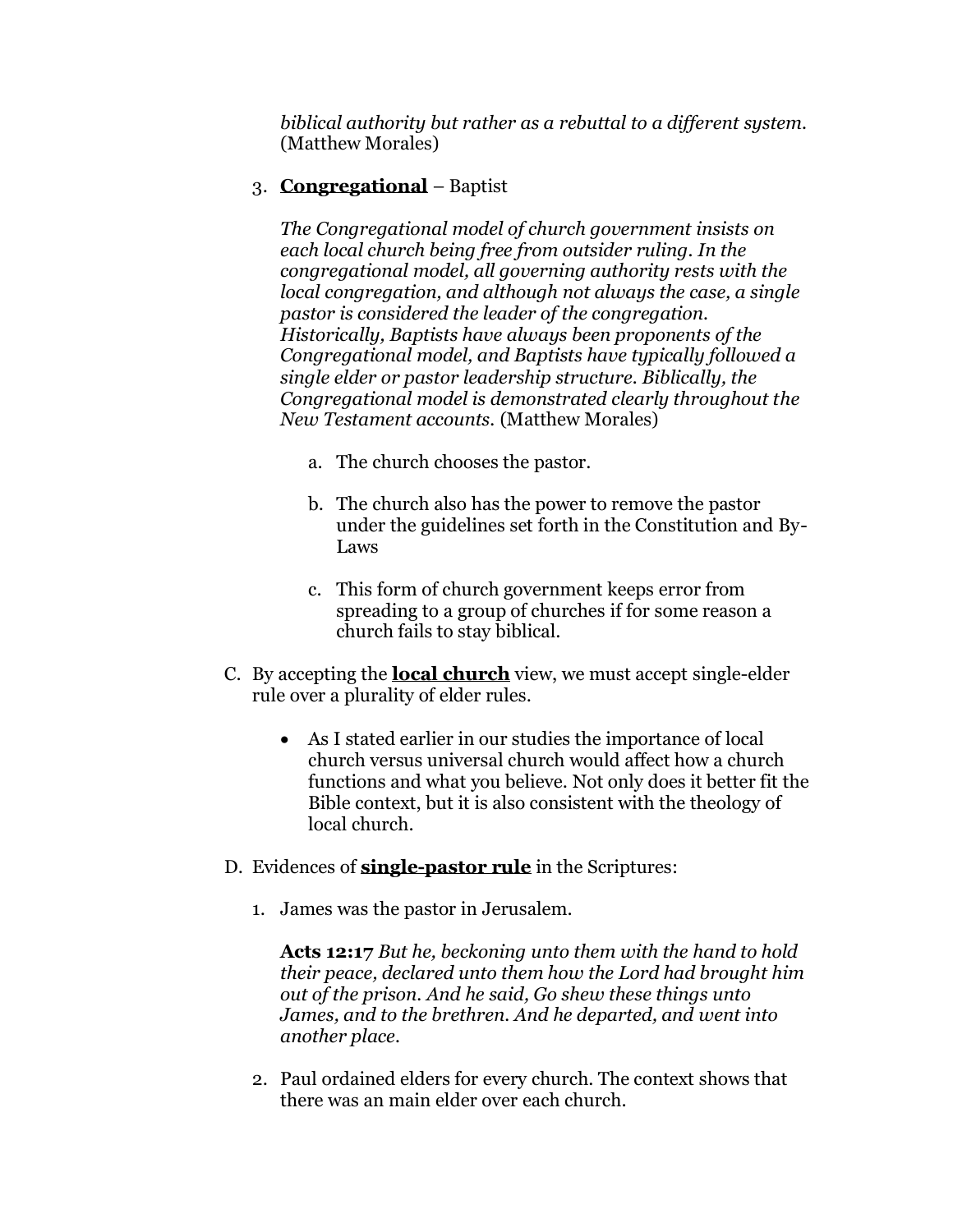**Acts 14:23** *And when they had ordained them elders in every church, and had prayed with fasting, they commended them to the Lord, on whom they believed.*

3. In Revelations 2-3 the seven church letters were written to the pastors of those churches.

**Revelation 2:1** *Unto the angel of the church of Ephesus write; These things saith he that holdeth the seven stars in his right hand, who walketh in the midst of the seven golden candlesticks;*

## **II. A Pastor's Role in the church**

A. He is the primary overseer of the church and is tasked with **leading**  the church.

**1 Peter 5:1-4** *The elders which are among you I exhort, who am also an elder, and a witness of the sufferings of Christ, and also a partaker of the glory that shall be revealed: Feed the flock of God which is among you, taking the oversight thereof, not by constraint, but willingly; not for filthy lucre, but of a ready mind; Neither as being lords over God's heritage, but being ensamples to the flock. And when the chief Shepherd shall appear, ye shall receive a crown of glory that fadeth not away.*

- 1. Overseer to have the care of the church
	- a. Guard the flock from dangers
	- b. Care for the flock when hurt
	- c. Make sure the flock is fed
- 2. This clearly signifies that he is the primary leader.
- B. He is to make sure the congregation is **spiritually fed**.
	- 1. The Pastor therefore is the main preacher in the congregation. He does not have to do all the preaching, but he is tasked with making sure the church receives proper spiritual food.
	- 2. Preaching becomes the main task of the Pastor.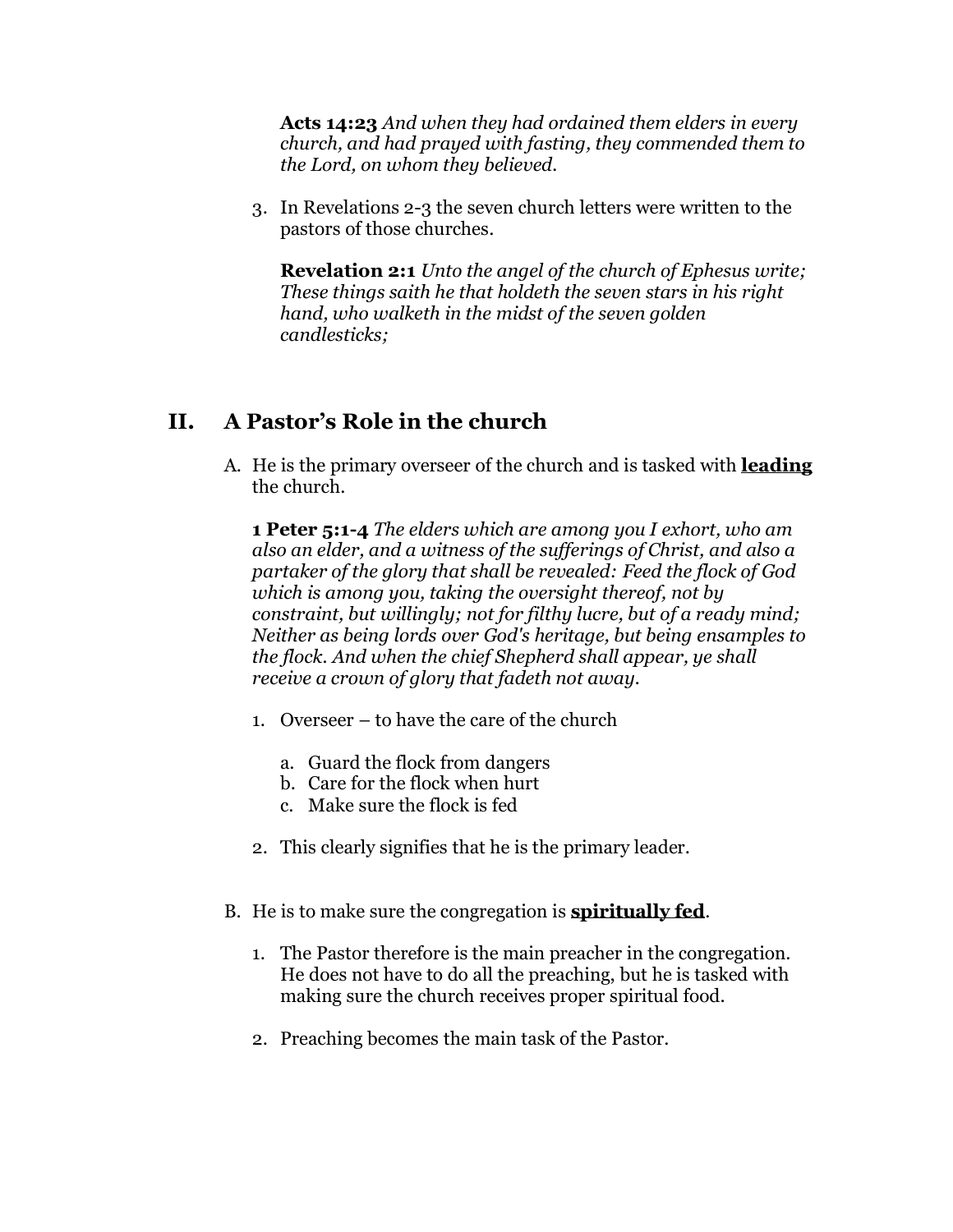- 3. The Pastor is not actually the one who takes care of all the physical needs of the church, but he is there to take care of the spiritual needs.
- C. How the Pastor is to lead:
	- 1. **Not by force**
		- The Pastor is not to be a dictator or tyrant, but a leader! He is not to use force to compel people to follow. Obedience is a choice and is not obedience if it is forced.

#### 2. **Not for riches**

- The Pastor is not for hire to the highest bidder. He is to go and serve where the Lord sends him, and for the good of the church.
- Not with covetousness. He is not to covet riches.
- The church should take care of their minister as stated in 1 Timothy.

**1 Timothy 5:17-18** *Let the elders that rule well be counted worthy of double honour, especially they who labour in the word and doctrine. For the scripture saith, Thou shalt not muzzle the ox that treadeth out the corn. And, The labourer is worthy of his reward.*

• The Pastor does not seek riches or gain, but the will of the Lord to lead the people. At the same time, the people work hard to take extra care of the pastor and family, double honor, so that covetousness has little room to enter. It is a great balance that the Lord set up to protect and bless His church. The Pastor invests in the people, and the people invest in the Pastor.

#### 3. **By Example**

• The Pastor is to be an example to the church of how a Christian ought to live!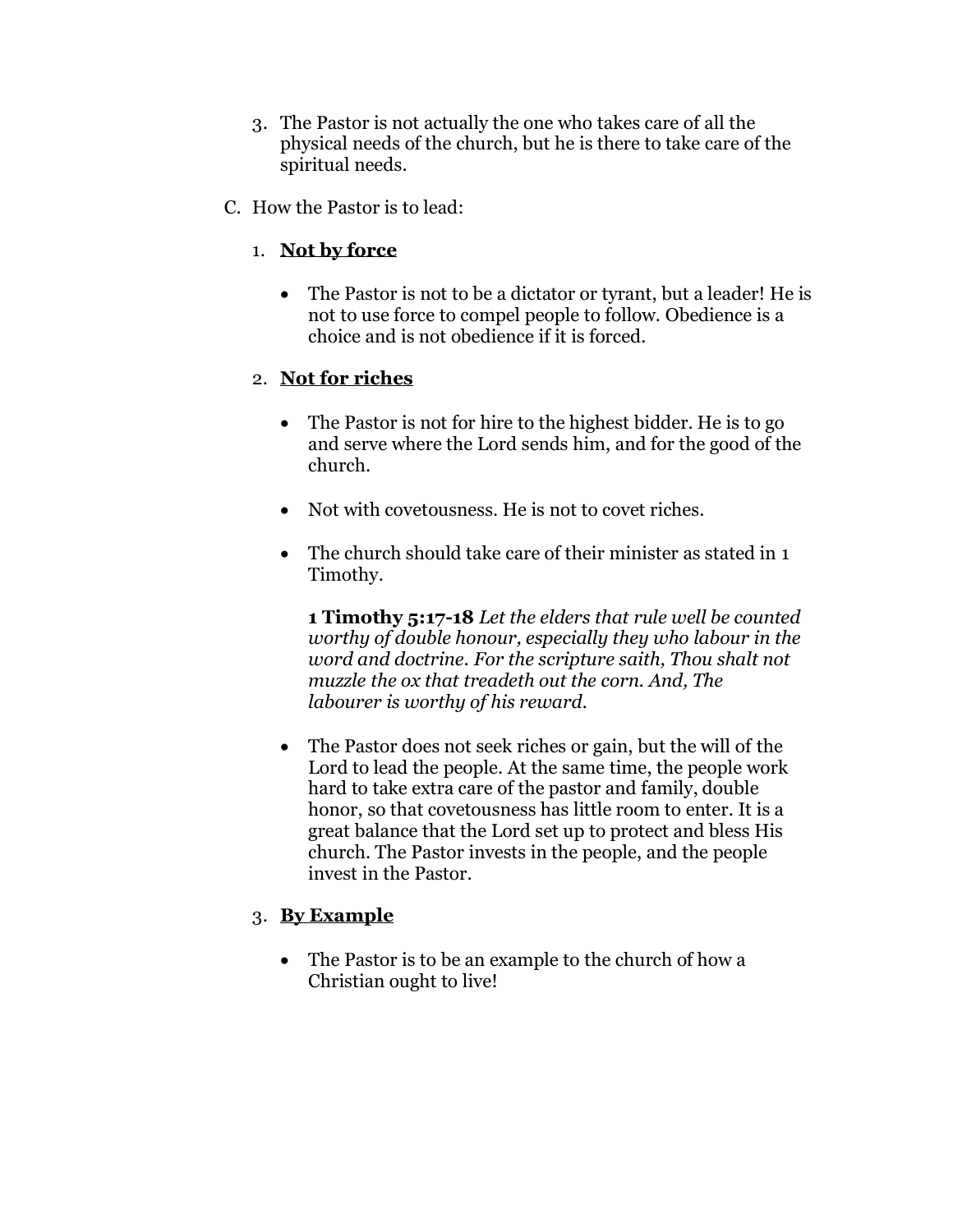### **III. Pastors Requirements**

**1 Timothy 3:1-7** *This is a true saying, If a man desire the office of a bishop, he desireth a good work. A bishop then must be blameless, the husband of one wife, vigilant, sober, of good behaviour, given to hospitality, apt to teach; Not given to wine, no striker, not greedy of filthy lucre; but patient, not a brawler, not covetous; One that ruleth well his own house, having his children in subjection with all gravity; (For if a man know not how to rule his own house, how shall he take care of the church of God?) Not a novice, lest being lifted up with pride he fall into the condemnation of the devil. Moreover he must have a good report of them which are without; lest he fall into reproach and the snare of the devil.*

- A. The Pastor must have a good **testimony** in the community and church!
	- 1. Good character! He is to be humble and godly.
	- 2. Good interaction with people! Not someone who is brawler or angry man, but someone who can work with people.
- B. The Pastor must have a **family life** that fits Scripture and is an example to the church.
	- 1. This requirement means that he is leading his family properly.
	- 2. How can he lead the church if he cannot lead his own family?
	- 3. He is to be married to one woman.
		- a) This means he is not to be divorced Matthew 19 is clear that God allows divorce, but never intended for man to divorce. So why would He allow His pastors to be divorced?
		- b) Only because divorce is so accepted today is why some are accepting Pastors who have been divorced. One will not find this model the history of Priests in the O.T. or the early church.
		- c) A divorced pastor has not ruled his house well.
		- d) Just because God forgives everything does not mean that there are no earthly consequences.

Ex. – someone can be forgiven of murder, but still will be put in jail. If they killed a loved one of mine, I would need to forgive them, but would still expect them to spend the rest of their life in jail.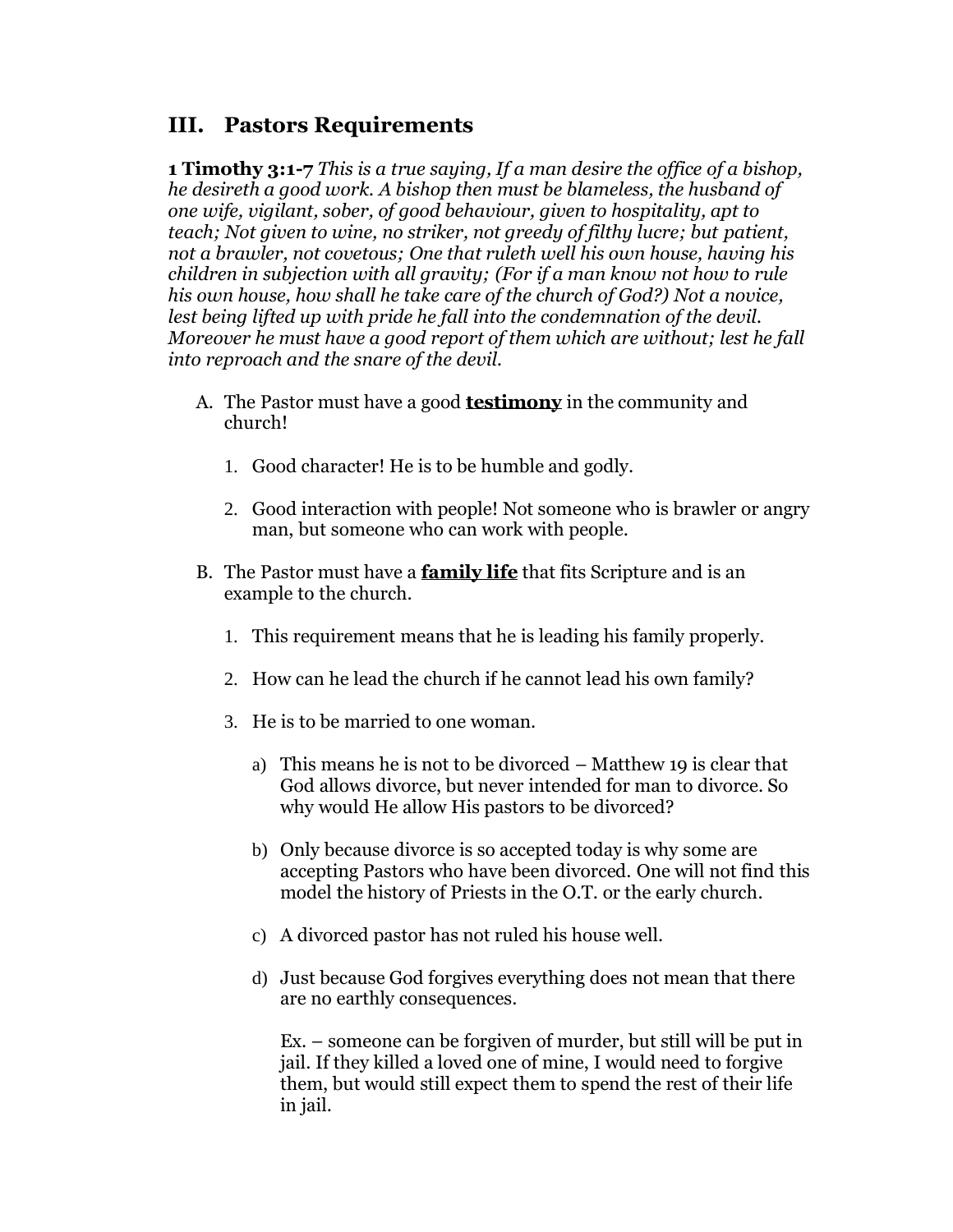Ex. – someone can be forgiven of child molestation, but they will still not be allowed to live close to a school or work with children.

- C. The Pastor must have **experience**.
	- 1. Age does matter.
		- Although no specific age is given for a Pastor, it just makes sense that he has life experience according to the requirements. He would be married, had time to have kids, not a novice, etc.
	- 2. Just being a good preacher is not good enough.
		- One may be able to preach and still not be a good pastor. There is a different between a preacher and a pastor. A good preacher should be an evangelist! They play a key role in the church, but they are not the pastor.
		- In the Jewish culture you were not considered a man until the age of 30. In our culture I think a church needs to make sure that their pastor is not a novice lest Satan is able to influence him and lead him away.
- D. The Pastor must be a **man**.
	- 1. Notice the statement "husband of one wife".
	- 2. God has also made it clear in Scripture that women are not to be Pastors.
		- The problem we have today is pragmatism is ruling our lives instead of the Scriptures. We are allowing our culture to change our doctrines and this is why we are Baptists – we go by the Word of God, not the whims of mankind!

**1 Timothy 2:11-12** *Let the woman learn in silence with all subjection. But I suffer not a woman to teach, nor to usurp authority over the man, but to be in silence.*

**1 Corinthians 14:33-35** *For God is not the author of confusion, but of peace, as in all churches of the saints. Let your women keep silence in the churches: for it is not permitted unto them to speak; but they are commanded to be under obedience, as also saith the law. And if they will learn any thing, let them*